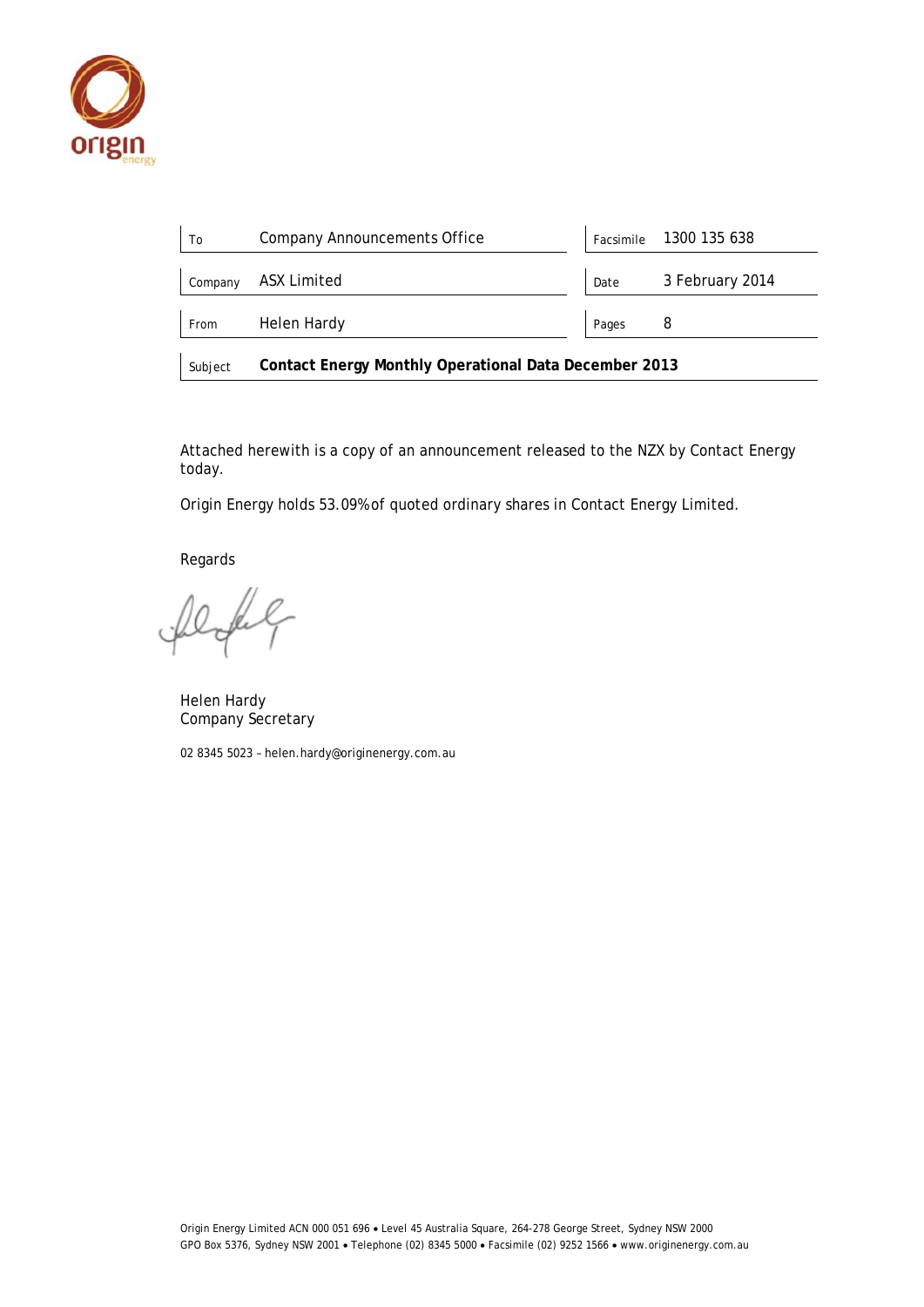

# **Monthly Operational Data**

#### **For the month ended 31 December 2013**

**December 2013**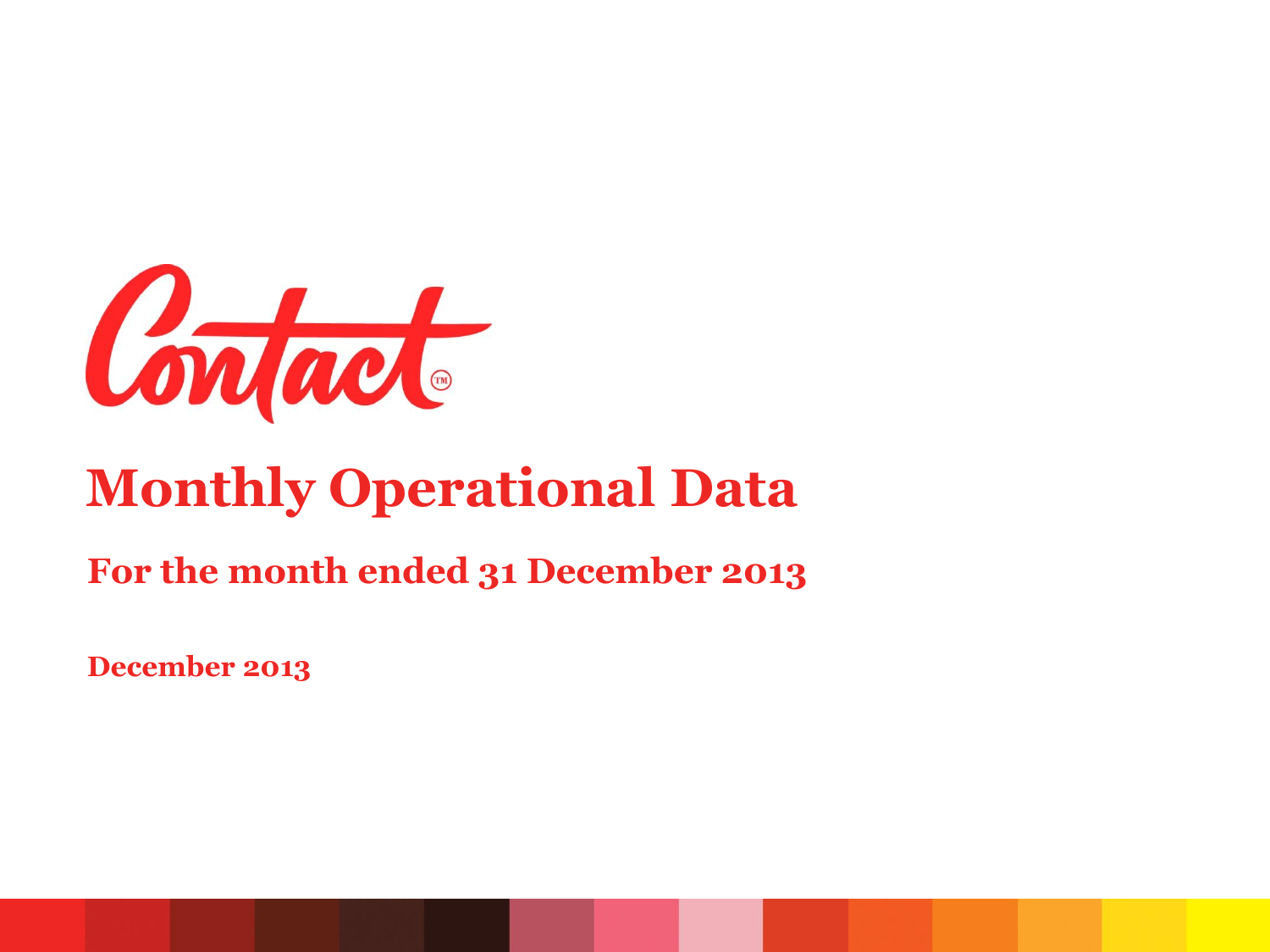## **Highlights for December 2013**

- **Hydro storage as at 31 December: South Island 118% of mean, North Island 119% of mean (p4)**
- **Average Haywards wholesale price for December 2013: \$47/MWh (p3)**
- **Otahuhu futures settlement wholesale price for 1st quarter 2014 (ASX) (p4):**
	- − As at 28 January: \$72/MWh
	- − As at 31 December: \$64/MWh
	- − As at 30 November: \$54/MWh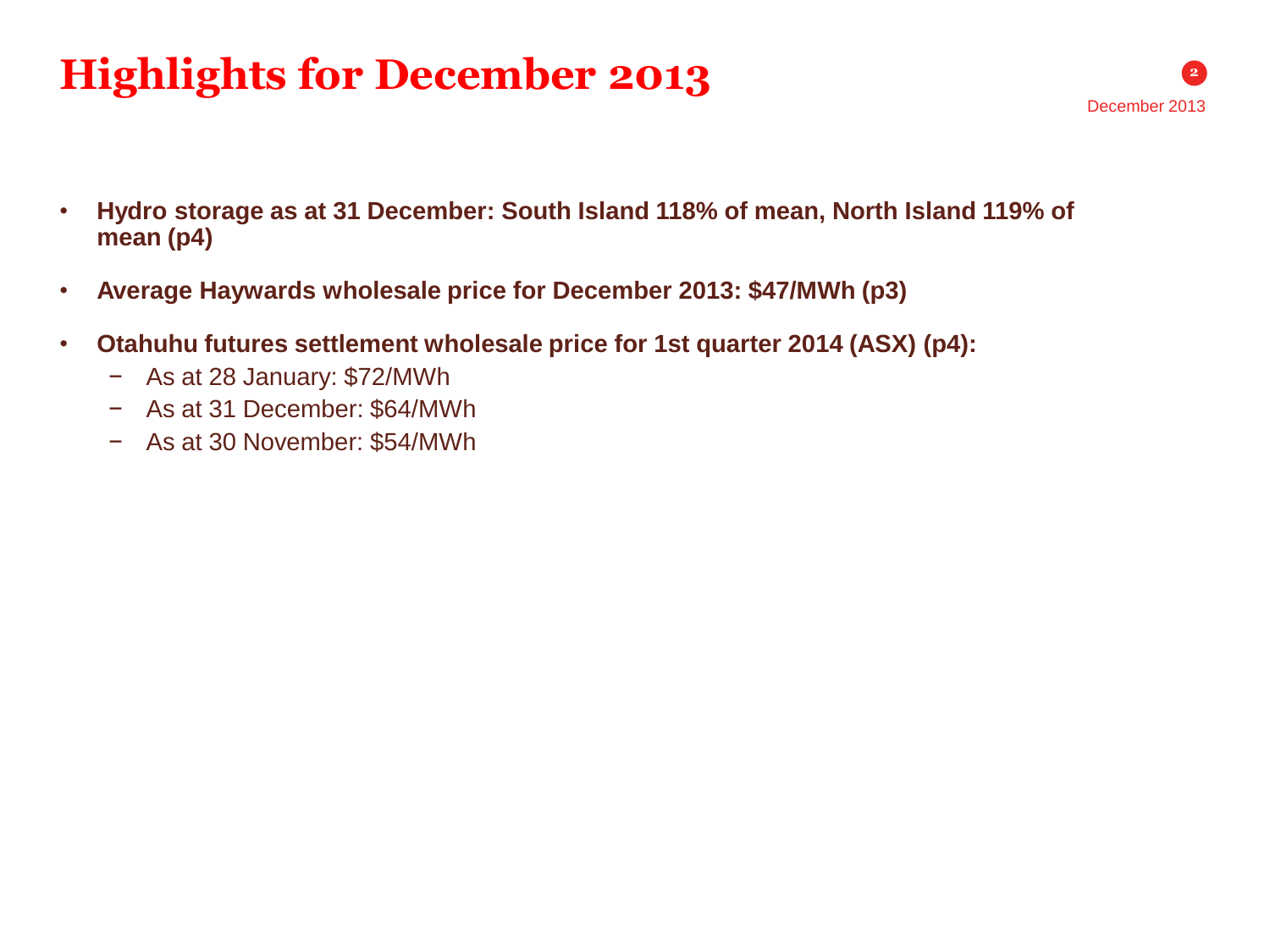### **Wholesale electricity prices**

- **The average price at Haywards (North Island) for the month of December 2013 was \$47/MWh while the average price at Benmore (South Island) was \$39/MWh.**
- **The average Haywards price from 1 January to 28 January 2014 was \$53/MWh. The average Benmore price over this period was \$48/MWh.**

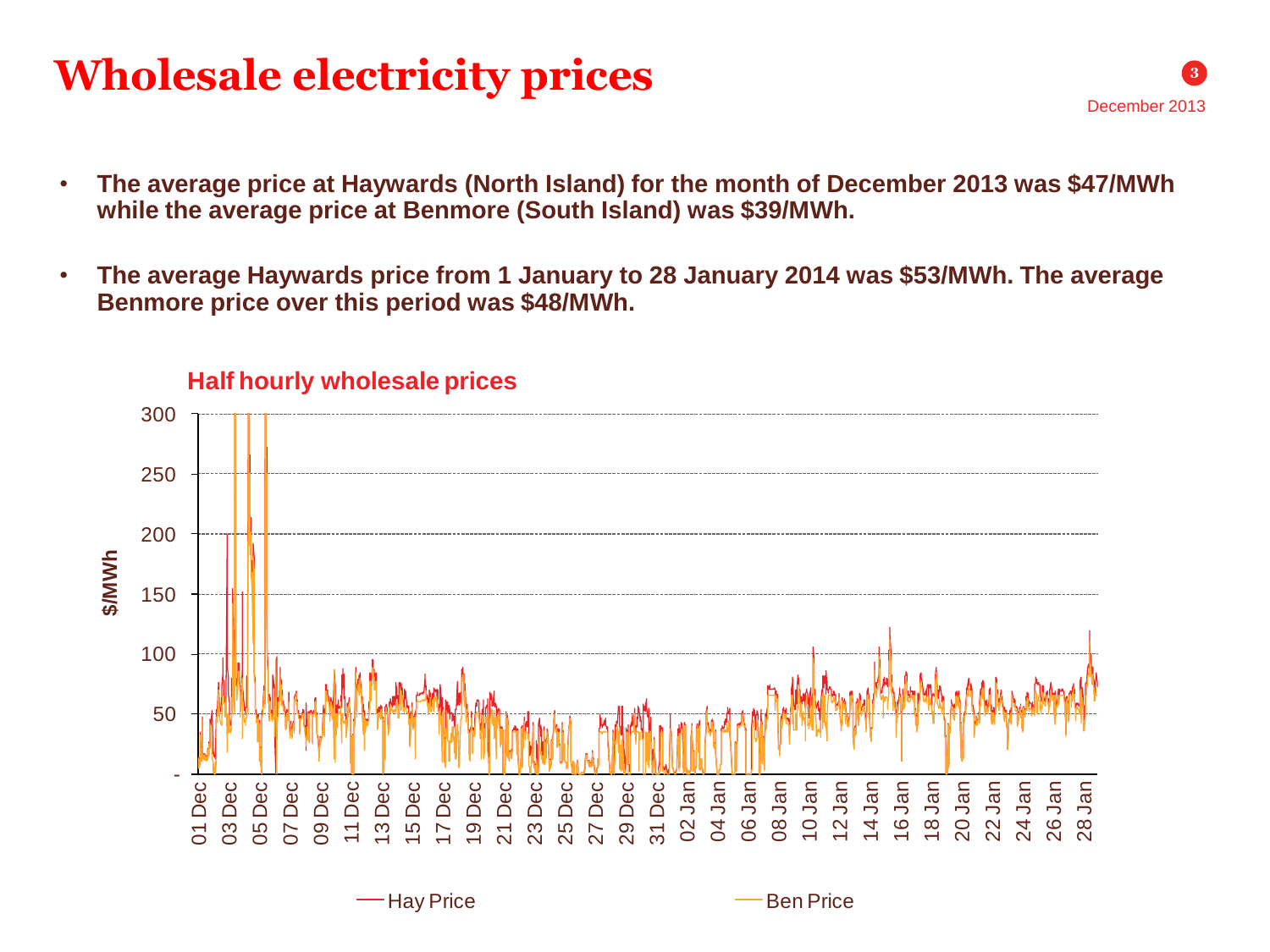#### **Storage levels and wholesale electricity prices**

December 2013

Q3 2015

Q3 2015

Q4 2015

Q4 2015

**4**

• **At 31 December 2013, South Island storage was 118% of mean (30 November: 136%) and North Island storage was 119% of mean (30 November: 119%)**

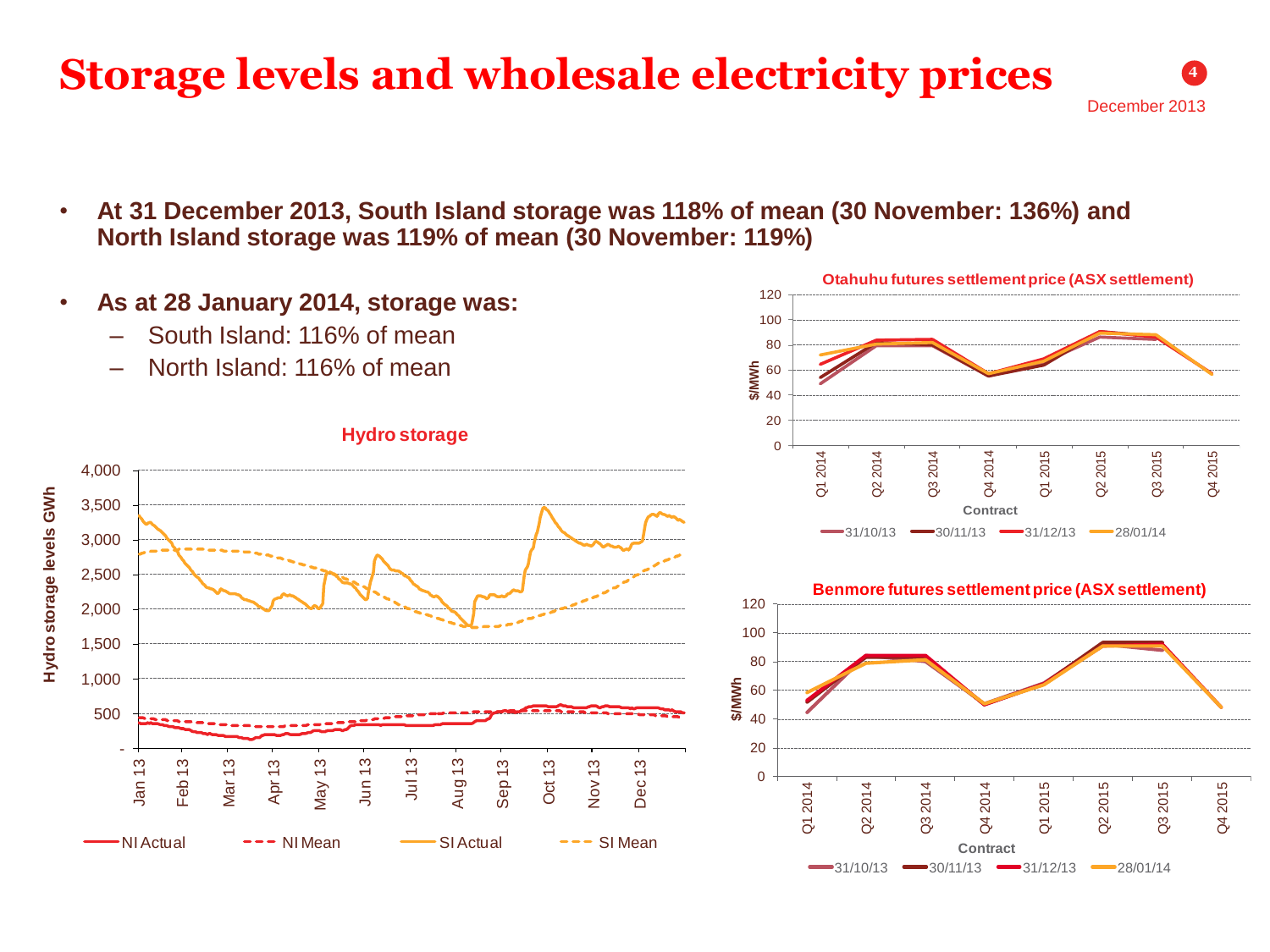## **Wind generation**



#### **Daily wind generation (SCADA)**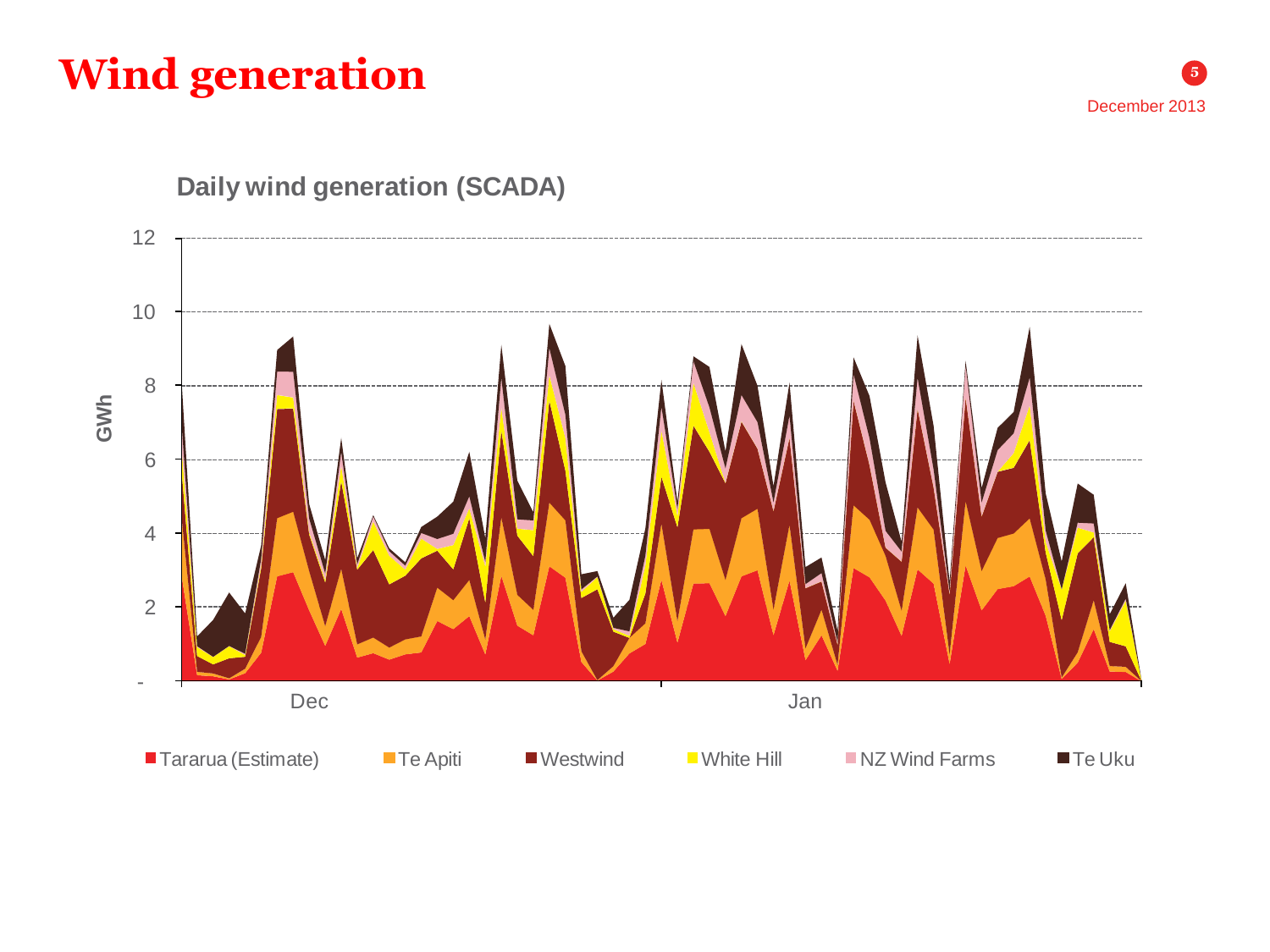#### **Monthly demand comparison**

- **NIWA's national climate summary for December 2013 reports:**
	- − The New Zealand national average temperature in December was 16.6°C (1°C above the 1971- 2000 average)

| <b>Demand</b>                | 12 months to date<br><b>GWh</b> |        | <b>Growth rate</b><br>$%$ p.a. |           | December demand<br><b>GWh</b> |       |       | <b>Growth rate</b><br>% p.a. |           |        |
|------------------------------|---------------------------------|--------|--------------------------------|-----------|-------------------------------|-------|-------|------------------------------|-----------|--------|
|                              | 2013                            | 2012   | 2011                           | vear      | 2 year                        | 2013  | 2012  | 2011                         | 1 year    | 2 year |
| North Island                 | 23,154                          | 23,835 | 24,061                         | $(2.9\%)$ | $(1.9\%)$                     | 1,801 | 1,838 | 1,851                        | $(2.0\%)$ | (1.4%) |
| South Island excluding Tiwai | 8,975                           | 8,899  | 8,731                          | 0.9%      | 1.4%                          | 729   | 757   | 720                          | $(3.6\%)$ | 0.7%   |
| <b>Total</b>                 | 32,128                          | 32,734 | 32,792                         | $(1.8\%)$ | $(1.0\%)$                     | 2,530 | 2,595 | 2,570                        | $(2.5\%)$ | (0.8%  |
| $\sim$                       |                                 |        |                                |           |                               |       |       |                              |           |        |

*Source: SCADA data*



#### **South Island excluding Tiwai**